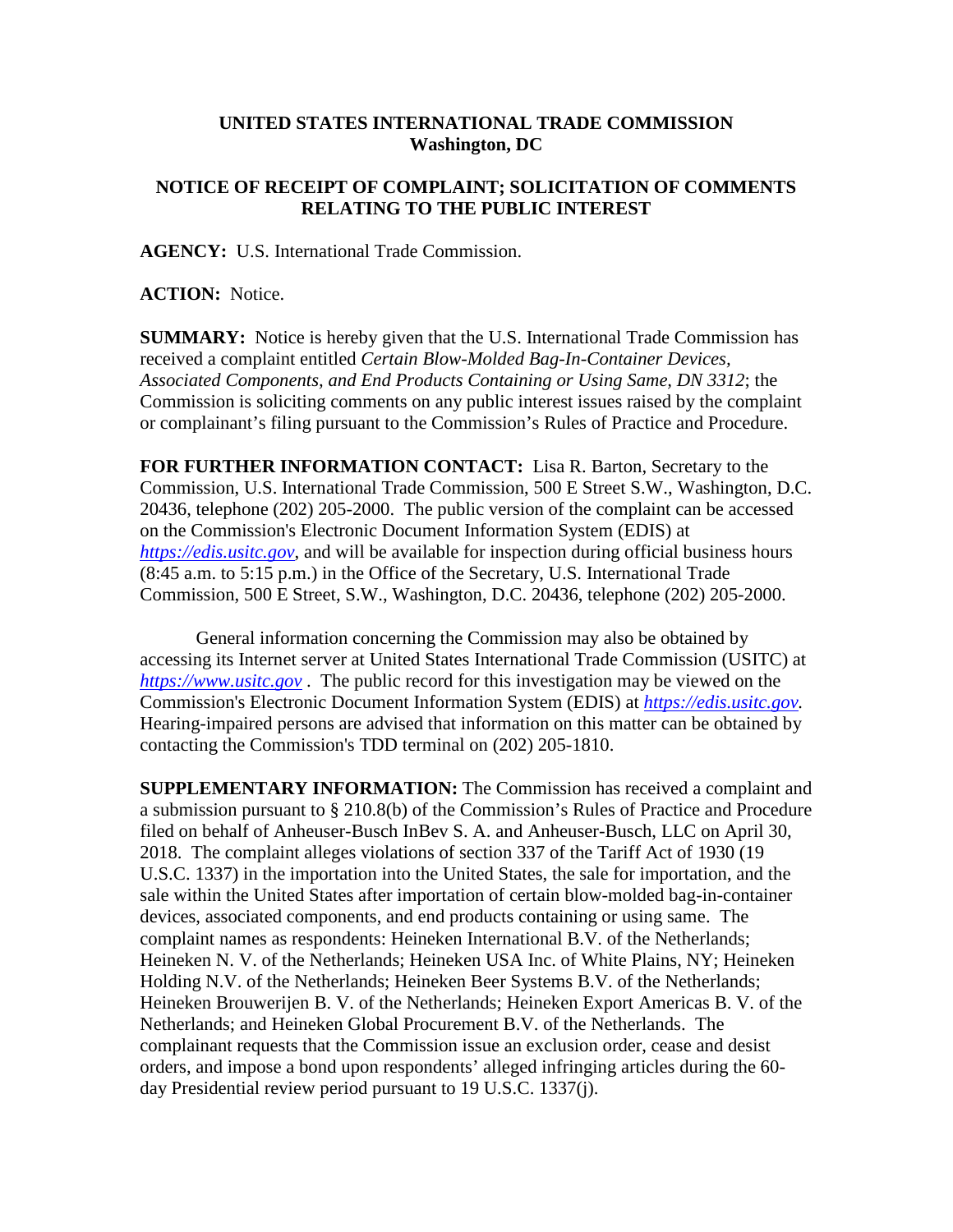Proposed respondents, other interested parties, and members of the public are invited to file comments, not to exceed five (5) pages in length, inclusive of attachments, on any public interest issues raised by the complaint or § 210.8(b) filing. Comments should address whether issuance of the relief specifically requested by the complainant in this investigation would affect the public health and welfare in the United States, competitive conditions in the United States economy, the production of like or directly competitive articles in the United States, or United States consumers.

In particular, the Commission is interested in comments that:

- (i) explain how the articles potentially subject to the requested remedial orders are used in the United States;
- (ii) identify any public health, safety, or welfare concerns in the United States relating to the requested remedial orders;
- (iii) identify like or directly competitive articles that complainant, its licensees, or third parties make in the United States which could replace the subject articles if they were to be excluded;
- (iv) indicate whether complainant, complainant's licensees, and/or third party suppliers have the capacity to replace the volume of articles potentially subject to the requested exclusion order and/or a cease and desist order within a commercially reasonable time; and
- (v) explain how the requested remedial orders would impact United States consumers.

Written submissions must be filed no later than by close of business, eight calendar days after the date of publication of this notice in the *Federal Register*. There will be further opportunities for comment on the public interest after the issuance of any final initial determination in this investigation.

Persons filing written submissions must file the original document electronically on or before the deadlines stated above and submit 8 true paper copies to the Office of the Secretary by noon the next day pursuant to  $\S 210.4(f)$  of the Commission's Rules of Practice and Procedure (19 CFR 210.4(f)). Submissions should refer to the docket number ("Docket No. 3312) in a prominent place on the cover page and/or the first page. (See Handbook for Electonic Filing Procedures, *Electronic Filing Procedures*<sup>[1](#page-1-0)</sup>). Persons with questions regarding filing should contact the Secretary (202-205-2000).

 $\overline{a}$ 

<span id="page-1-0"></span><sup>1</sup> Handbook for Electronic Filing Procedures: *[https://www.usitc.gov/documents/handbook\\_on\\_filing\\_procedures.pdf](https://www.usitc.gov/documents/handbook_on_filing_procedures.pdf)*